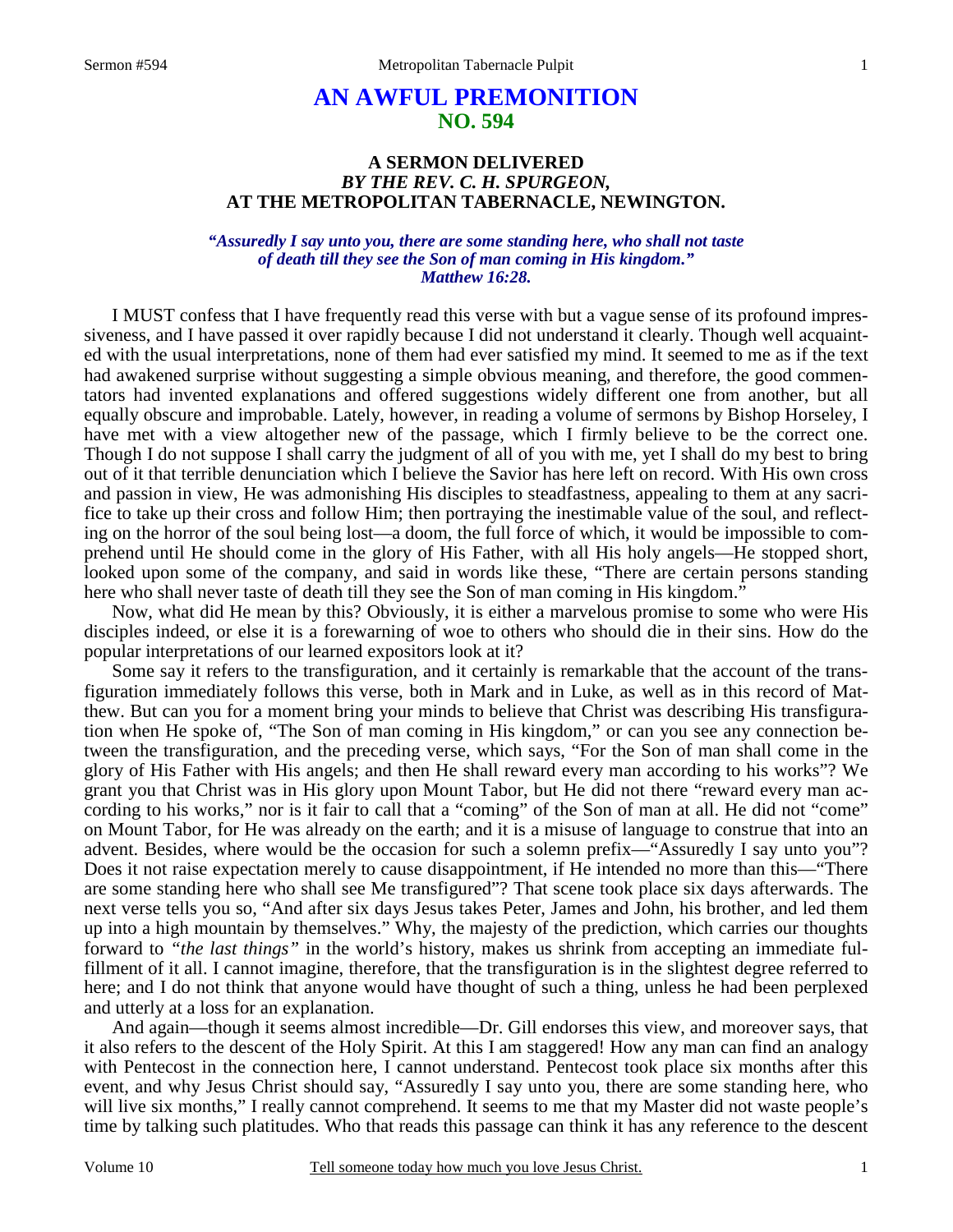of the Holy Spirit?—"For the Son of man shall come in the glory of His Father with His angels; and then shall He reward every man according to his works." Did Christ come at Pentecost in the glory of His Father? Was there any company of angels at Pentecost? Did He then reward every man according to his works? Scarcely can the descent of the Holy Spirit, or the appearance of cloven tongues, like as of fire, be called the "Coming of the Son of man in the glory of His Father with His angels, to give every man according to his works," without a gross misuse of our mother tongue, or a strange violation of symbolic imagery!

Both these constructions, however, which I now mention, have now been given up as unsatisfactory by those modern students who have thought most carefully upon the subject. The third still holds its ground, and is currently received, though I believe it to be quite as far from the truth of God, as the others. Will you carefully read the chapter through at your leisure, and see if you can find anything about the siege of Jerusalem in it? Yet this is the interpretation that finds favor at the present time! Some persons were standing there who would be alive when Jerusalem should be destroyed by the Romans!! Nothing surely could be more foreign to the entire scope of our Lord's discourse, or the narrative of the evangelists. There is not the slightest shadow of a reference to the siege of Jerusalem. It is the coming of the Son of man which is here spoken of, "in the glory of His Father with His angels, to reward men according to their works." Whenever Jesus spoke of the siege of Jerusalem and of its coming, he was known to say, "Assuredly I say unto you, this generation shall not pass till all these things are fulfilled," but He never singled out some few persons and said to them, "Assuredly I say unto you, there are some standing here which shall not taste of death, till the city of Jerusalem is besieged and destroyed."

If a child were to read this passage I know what he would think it meant—he would suppose Jesus Christ was to come, and there were some standing there who should not taste of death until really and literally He did come. This, I believe, is the plain meaning.

"Well," says one, "I am surprised; do you think, then, that this refers to the apostle John?" No; by no means. The fable was current you know, that John was to live till Christ came again. But John himself repudiated it. For at the end of his gospel, he says, "Then went this saying abroad among the brethren, that that disciple should not die: yet Jesus said not unto him, "He shall not die; but, 'If I will that he tarry till I come, what is that to you?'" This, you see, was putting a *suppositions* case, and in no sense, the language of *prediction*.

Now, dear brethren, if you are so far convinced of the unreasonableness of each of these efforts to solve the difficulty by feigning a sense, I shall hope to have your minds in readiness for that explanation which appears to me to harmonize with every requirement. I believe the "coming" here spoken of, is the coming of the Son of God to judgment at the last great and terrible judgment, when He shall judge the righteous, and separate the wicked from among them.

The next question is—"Of whom were the words spoken?" Are we warranted in supposing that our Lord intended this sentence as a gracious promise, or a kindly expectation, that He would kindle in the breast of His disciples? I suppose not. To me it appears to have no reference whatever to any man who ever had grace in his soul—such language is far more applicable to the *ungodly* than the wicked. It may well have been aimed directly at those followers who should apostatize from the faith, grasp at the world, shrink at the cross, endeavor to save their lives, but really lose them, and barter their souls. At the glorious appearing of Christ there are some who will taste death, but will they be the righteous? Surely, my dear friends, when Christ comes, the righteous will not die; they will be caught up with the Lord in the air. His coming will be the signal for the resurrection of all His saints. But mark you, at the time of His coming, the men who have been without God, and without Christ, will begin for the first time to "taste of death." They passed the first stage of dissolution when the soul quitted the body, but they have never known the "taste of death." Till then, they will not have known its tremendous bitterness and its awful horror. They will never drink of the wormwood and the gall, so as really to "taste of death," till the Lord shall come. This tasting of death here may be explained, and I believe it is to be explained, by a reference to the second death, which men will not taste of till the Lord comes. And what a dreadful sentence that was, when the Savior said—perhaps singling out Judas as He spoke—"Assuredly I say unto you, there are some standing here, who shall never know what that dreadful word 'death' means, till the Lord shall come. You think that if you save your lives, you escape from death. Ah, you do not know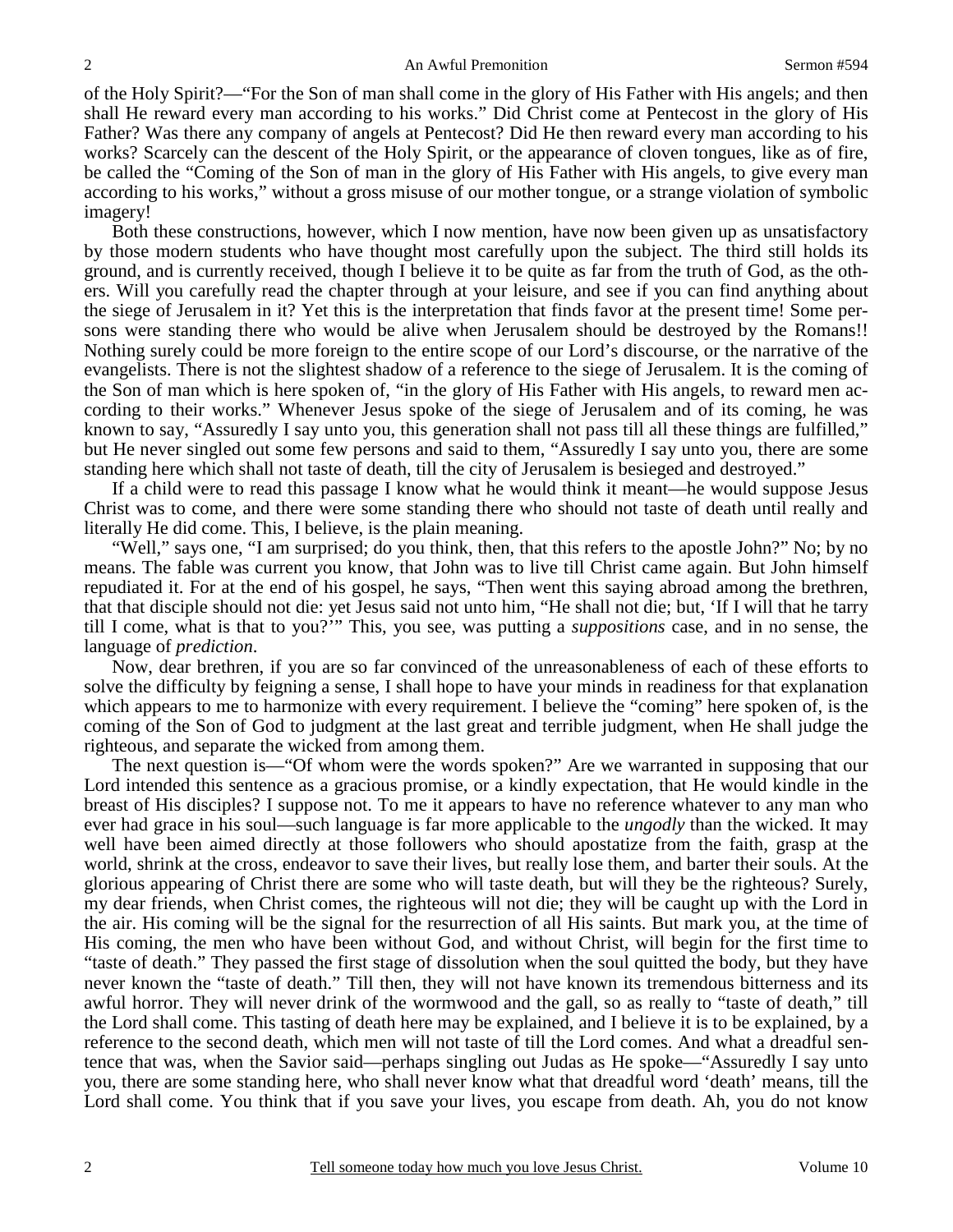### Sermon #594 An Awful Premonition

3

what death means! The demise of the body is but a prelude to the perdition of the soul. The grave is but the porch of death; you will never understand the meaning of that terrible word till the Lord comes."

This can have no reference to the saints, because in the  $8<sup>th</sup>$  chapter of John, at the  $51<sup>st</sup>$  verse, you find this passage—"Verily, verily, I say unto you, If a man keeps My sayings, he shall never see death. Then said the Jews unto Him, Now we know that you have a devil; Abraham is dead and the prophets; and You say, If a man keeps My sayings, he shall never taste of death." No righteous man, therefore, can ever "taste of death." He will fall into that deep oblivious sleep in which the body sees corruption; but that is another and a very different thing from the bitter cup referred to as tasting of death. When the Holy Spirit wanted an expression to set forth what was the equivalent for the divine wrath, what expression was used?—"Christ, by the grace of God, tasted death for every man." The expression, "To taste of death," means the reception of that true and essential death, which kills both the body and the soul in hell forever. The Savior said then, as He might say, I fear, if He stood in this pulpit tonight—"Assuredly I say unto you, there are some standing here who shall not taste of death, till they see the Son of man coming in His kingdom."

If this is the meaning, and I hold that it is in keeping with the context, it explains the verse, sets forth the reason why Christ demanded breathless attention with the word, "Assuredly," answers both the grammar and the rhetoric, and is not by any argument that I have ever heard of to be repudiated—and if this is so, what thrilling denunciations are contained in my text. O, may the Holy Spirit deeply affect our hearts, and cause our souls to thrill with its solemnity!

What thoughts it stirs up! *Compared with the doom which will be inflicted upon the ungodly at the coming of Christ, the death of nature is nothing.* We go farther*—compared with the doom of the wicked at the coming of Christ, even the torments of souls in a separate state are scarcely anything.* The startling question then comes up*—"Are there any sitting or standing here who will have to taste of death when the Lord comes?"* 

**I.** THE SINNER'S DEATH IS BUT A FAINT SIGN OF THE SINNER'S DOOM AT THE COM-ING OF THE SON OF MAN IN HIS GLORY.

Let me endeavor to show the contrast. We can make but little comparison between the two *in point of time.* Many men meet with their death so suddenly, that it can scarcely involve any pain to them. They are crushed, perhaps, by machinery; a shot sends them to find a grave upon the battlefield; or they may be speedily poisoned. If they are for hours, or days, or weeks, or months, upon the bed of sickness, yet the real work of dying is but short. It is more a weary sort of living, than an actual sense of dying while hope lingers though even in fitful dreams. Dying is but the work of a moment—if it shall be said to last for hours, yet the hours are brief. Misery may count them long, but oh, with what swift wings do they fly! To die, to fall asleep, to suffer—it may be but a pin's prick—and then, to have passed away from the land of the living to the realm of shades! But oh, the doom which is to be brought upon the wicked when Christ comes! This is a death which never dies. Here is a heart palpitating with eternal misery. Here is an eye never filmed by the kind finger of generous forgetfulness. Here will be a body never to be stiffened in apathy; never to be laid quietly in the grave, rid of keen pangs, wearing disease, and lingering wretchedness. To die, you say, is nature's kind release—it brings ease. It comes to a man, for this world at least, a farewell to his woes and griefs; but there shall be no ease, no rest, no pause in the destination of impenitent souls. "Depart, you cursed," shall always ring along the endless aisles of eternity. The thunderbolt of that tremendous word shall follow the sinner in his perpetual flight from the presence of God; from its dire influence he shall never be able to escape—no, never! A million years shall make not so much difference to the duration of his agony as a cup of water taken from the sea would to the volume of the ocean. No, when millions of years multiplied a million times shall have rolled their fiery orbits over his poor tormented head, he shall be no nearer to the end than he was at first. Talk of *death!* I might even paint him as an angel when once I think of the terrors of the wrath to come. Soon comes, soon gone, is death. That sharp scythe gives but one cut, and down falls the flower, and withers in the heat of the sun; but Eternity, Eternity, Eternity, who shall measure its wounds, who shall fathom the depths of the gashes? When Eternity wields the whip, how dreadfully will it fall! When Eternity grasps the sword, how deep shall be the wounds, how terrible its killing!—

*"To linger in eternal pain, Yet death forever fly."*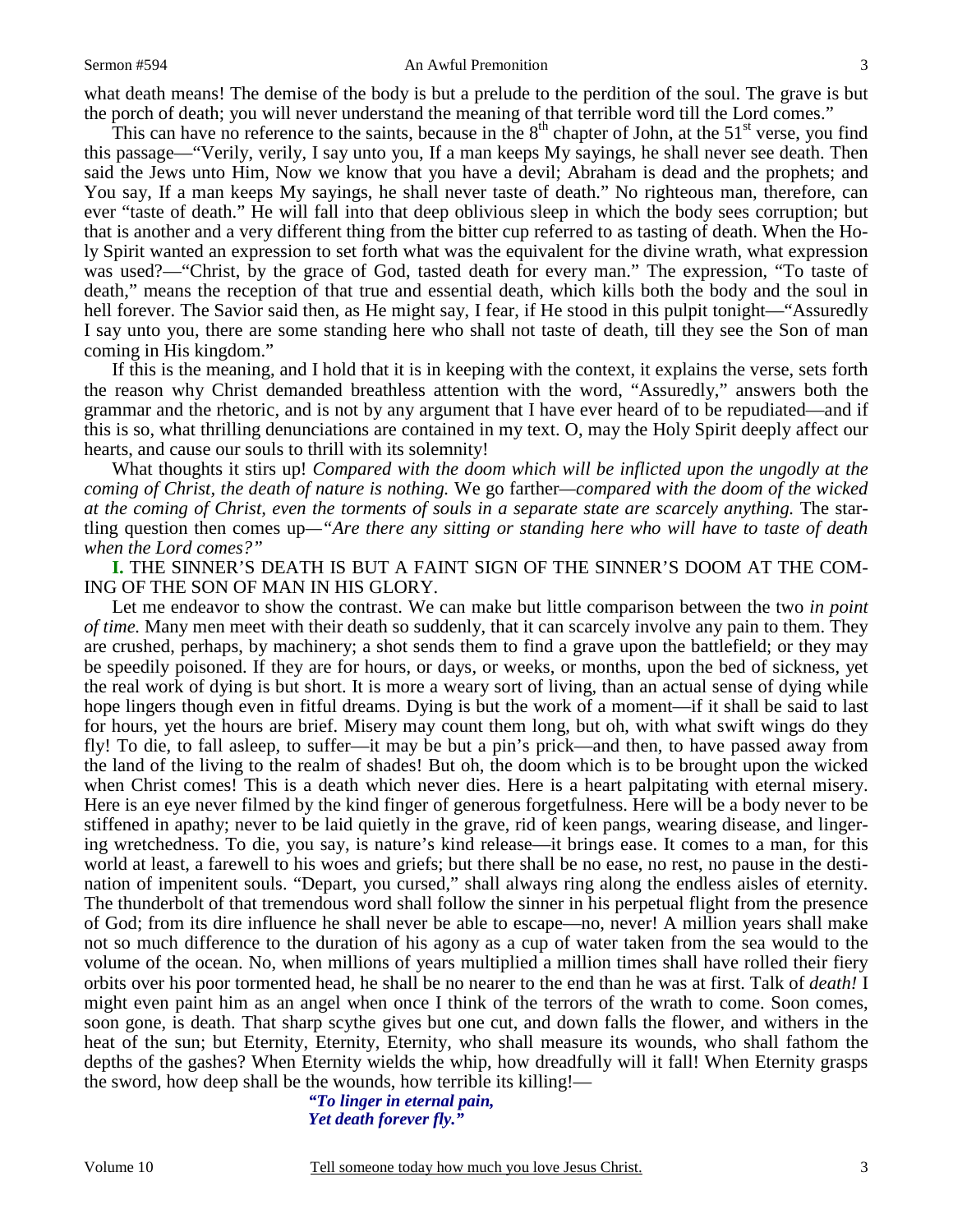You are afraid of death, sinner; you are afraid of death; but were you wise, you would be ten thousand times ten thousand times more afraid of the coming and the judgment of the Son of man!

*In point of loss* there is no comparison. When the sinner dies it is not, tasting of death, in its true sense, for what does he lose? He loses wife, and children, and friends; he loses all his dainty bits and his sweet draughts. Where now are his violin and his flute? Where now the merry dance and the joyful company? For him no more the pleasant landscape nor gliding stream. For him no more light of the sun by day, or light of moon and stars by night. He has lost at one stroke every comfort and every hope. But then the loss, as far as death is concerned, is but a loss of earthly things, the loss of temporal and temporary comforts, and he might put up with that. It is wretched enough to lose these, but let your imagination follow me, faint as is my power to describe the everlasting and infinite loss of the man who is found impenitent at the last great Judgment Day. What does he lose then? The harps of heaven, and the songs thereof; the joys of God's presence, and the light thereof; the jasper sea, and the gates of pearl. He has lost peace and immortality, and the crown of life; no, he has lost all hope—and when a man has lost that, what remains for him? His spirit sinks with a terrible depression, more frightful than a maniac ever knew in his wildest moods of grief. His soul sinks, never to recover itself into the depths of dark despair, where not a ray of hope can ever reach him. Lost to God; lost to heaven; lost to time; lost to the preaching of the gospel; lost to the invitation of mercy; lost to the prayers of the gracious; lost to the Mercy Seat; lost to the blood of sprinkling; lost to all hope of every sort—lost, lost, forever! Compared with this loss the losses of death are nothing, and well might the Savior say that lost spirits shall not, "Taste of death" until He shall come, and they shall receive their sentence!

Neither does death bear any comparison with the last judgment *in point of terror.* I do not like to paint the terrors of the deathbed of unrepentant men. Some, you know, glide gently into their graves. It is, in fact, the mark of the wicked that they have no bands in their death—but their strength is firm; they are not troubled like other men are. Like the sheep they are laid in the grave. A peaceful death is no sign of divine grace. Some of the worst of men have died with a smile upon their countenance to have it changed for one *eternal* weeping. But there are more men of other exquisite sensibility, instructed men, who cannot die like brutes, and they have alarms and fears and terrors when they are on their deathbeds. Many an atheist has cried to God under dying pangs, and many an Infidel who up to then could brag and speak high things against God, has found his cheek turn pale and his throat grow hoarse when he has come there. Like the mariner, the boldest man in that great storm reels to and fro, and staggers like a drunken man, and is at his wits' end; for he finds that it is no child's play to die. I try sometimes to picture that hour, when we shall perhaps be propped up in bed, or lying down with pillows round about us, and diligently watched; and as they hush their footsteps and gaze anxiously on, there is a whisper that the solemn time has come, and then there is a grappling of the strong man with the stronger than he. Oh, what must it be to die without a Savior—to die in the dark without a light except the lurid glare of the wrath to come! Horrors there are, indeed, around the deathbed of the wicked, but these are hardly anything compared with the terrors of the day of judgment! When the sinner wakes from his bed of dust, the first thing he will see will be the great white throne and the Judge seated upon it—the first sound that will greet his ears will be the trumpet sounding*—* 

## *"Come to judgment, come to judgment, Come to judgment, sinner, come!"*

He will look up and there will be the Son of man on His judgment throne—the King's officers arranged on either side—the saints at His right hand, and angels round about Him; then the books will be opened. What creeping horror will come upon the flesh of the wicked man! He knows his turn will arrive in a moment; he stands expecting it; fear takes hold upon him while the eyes of the Judge look him through and through, and he cries to the rocks to hide him, and the mountains to fall upon him! Happy would he be now to find a friendly shelter in the grave, but the grave has burst its doors, and can never be closed upon him again. He would even be glad to rush back to his former state in hell, but he cannot! The judgment has come, the court is set—again the trumpet rings*—* 

# *"Come to judgment, come to judgment,*

*Come to judgment, come away!"* 

And then the book is opened, and the dread sentence is pronounced; and, to use the words of Scripture, "Death and hell are cast into the lake of fire. This is the second death. And whoever was not found written in the Book of Life was cast into the lake of fire." The man never knew what death was before. The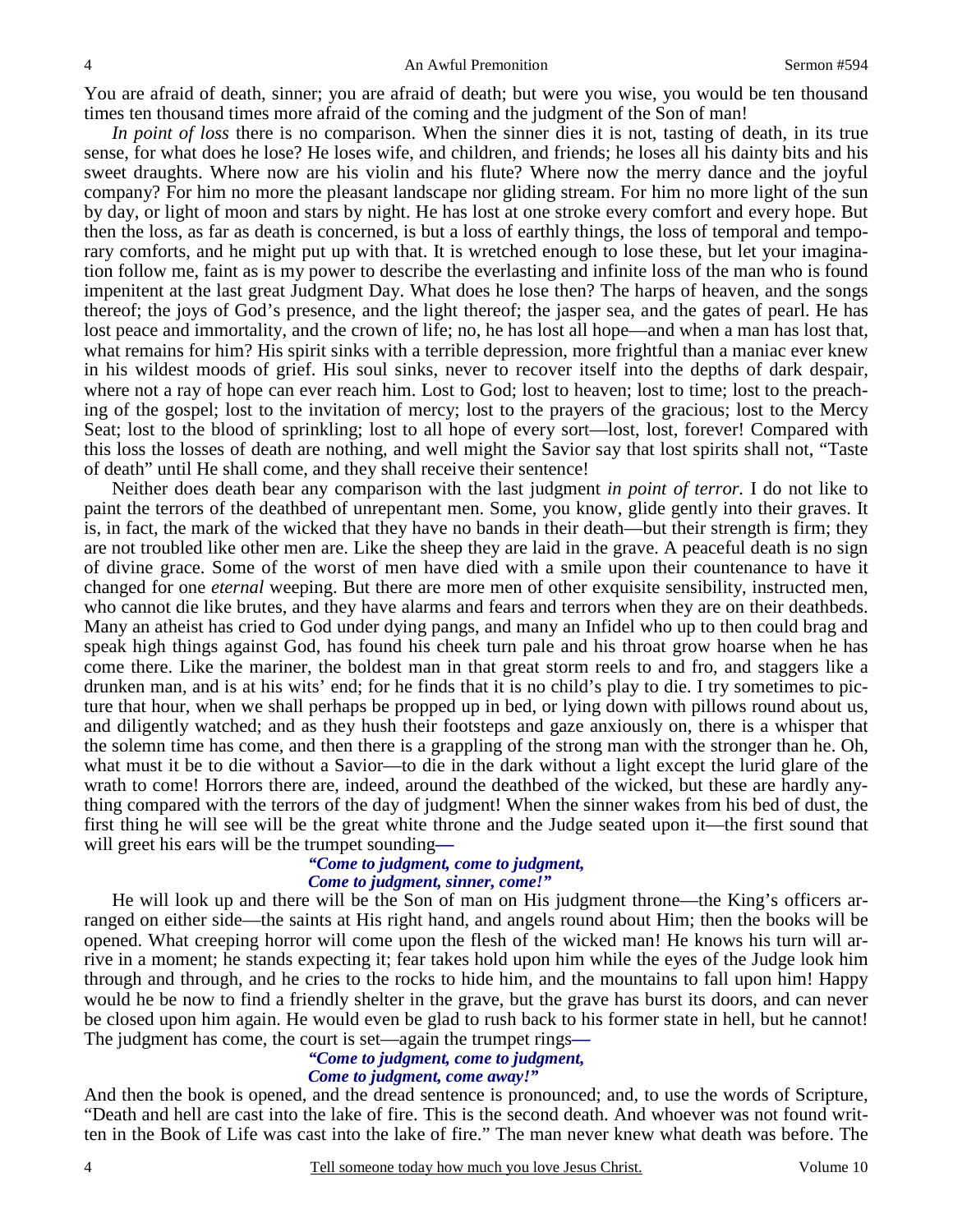### Sermon #594 An Awful Premonition

first death was but a flea-bite—this is death indeed. The first death, he might have looked back upon as a dream, compared with this tasting of death, now that the Lord has come!

From what we can glean darkly from hints of Scripture, *the pains of death* are not at all comparable to the pains of the judgment at the second advent. Who will speak in a depreciating manner of the pains of death? If we should attempt to do so, we know that our hearts would contradict us. In the shades of night, when deep sleep falls upon men, you sometimes suddenly awake. You are alarmed. The terror by night has come upon you. You expect—you hardly know what it is, but you are half afraid that you are about to die. You know how the cold sweat comes upon the brow. You may have a good hope through grace, but the very thought of death brings a peculiar pang. Or when death has really come in view, some of us have marked with terrible grief, the sufferings of our dearest friends. We have heard the eyestrings break; we have seen the face all pale, and the cheeks all hollow and sunken. We have sometimes seen how every nerve has become a road for the hot feet of pain to travel on, and how every vein has been a canal of grief. We have marked the pains, and moans, and groans, and dying strife, that frightens the soul away. These, however, are common to man. Not so the pangs which are to be inflicted both on body and soul at the coming of the Son of God; they are such that I cast a veil over them, fearful of the very thought. Let the Master's words suffice—"Fear Him who is able to cast both body and soul into hell; yes, I say unto you, fear Him." Then the body in all the parts shall suffer; the members which were once instruments of unrighteousness shall now be instruments of suffering. And the mind, the major sinner, shall be also the greater sufferer. The memory, the judgment, the understanding, the will, the imagination, and every power and passion of the soul will become a deep lake of anguish. But I spare you these things; oh, spare yourselves! God alone knows with what pain I have talked about these horrors. Were I not to speak of them, then I must give my account at the day of judgment as a faithless servant. Were it not that I must speak of them in mercy to your souls, poor sinners, I would gladly forget them altogether, seeing that my own soul has a hope in Him who saves from the wrath to come. But as long as you will not have mercy upon yourselves, we must lay this axe at your root; as long as you will make a mockery of sin, and set at nothing the terrors of the world to come, we must warn you of hell. If it is hard to talk of these things, what must it be to *endure* them? If a dream makes you quiver from head to foot, what must it be to really endure, and in person, the wrath to come? O souls, were I to speak as I ought, my knees would knock together with trembling! Were you to feel as you should, there would not be an unconverted man among you who would not cry, "Sir, what must I do to be saved?" I do beseech you to remember that death, with all its pangs, is but a drop in a bucket compared with the deep, mysterious, fathomless, shoreless sea of grief you must endure forever at the coming of the Lord Jesus unless you repent!

Death makes great discoveries. The man thought himself wise, but death draws the curtain, and he sees written up in large letters—"You fool!" He said he was prudent, for he hoarded up his gold and silver, and kept the wages of the laborer; but now, he finds that he has made a bad bargain while the question is propounded to him—"What does it profit you, to have gained the world, and to have lost your soul?" Death is a great revealer of secrets. Many men are not believers at all until they die; but death comes and makes short work with their skepticism. It gives but one blow upon the head of doubt, and all is done; the man believes then, only he believes too late! Death gives to the sinner the discovery that there is a God—an angry God—and punishment is wrapped up in the wrath to come. But how much greater the discoveries that await the day of judgment! What will the sinner see then? He will see the man who was crucified sitting upon His throne; he will hear how Satan has been defeated in all his craftiest undertakings. Read from those mysterious books, the secrets of all hearts shall then be revealed. Then men shall understand how the Lord reigned supremely even when Satan roared most loudly—how the mischief and the folly of man did but, after all, bring forth the great purposes of God. All this shall be in the books, and the sinner shall stand there defeated, terribly defeated, beaten at every point baffled, foiled, thwarted in every act and every purpose by which he thought to do well for himself. Yes, and utterly confused in all the hostility and all the negligence of his heart towards the living and true God who would and who did rule over him. Too late he will discover the preciousness of the blood he despised—the value of the Savior he rejected—the glory of the heaven which he lost, and the terror of the hell to which he is sentenced! How wise, how dreadfully wise will he be, when fully aware of his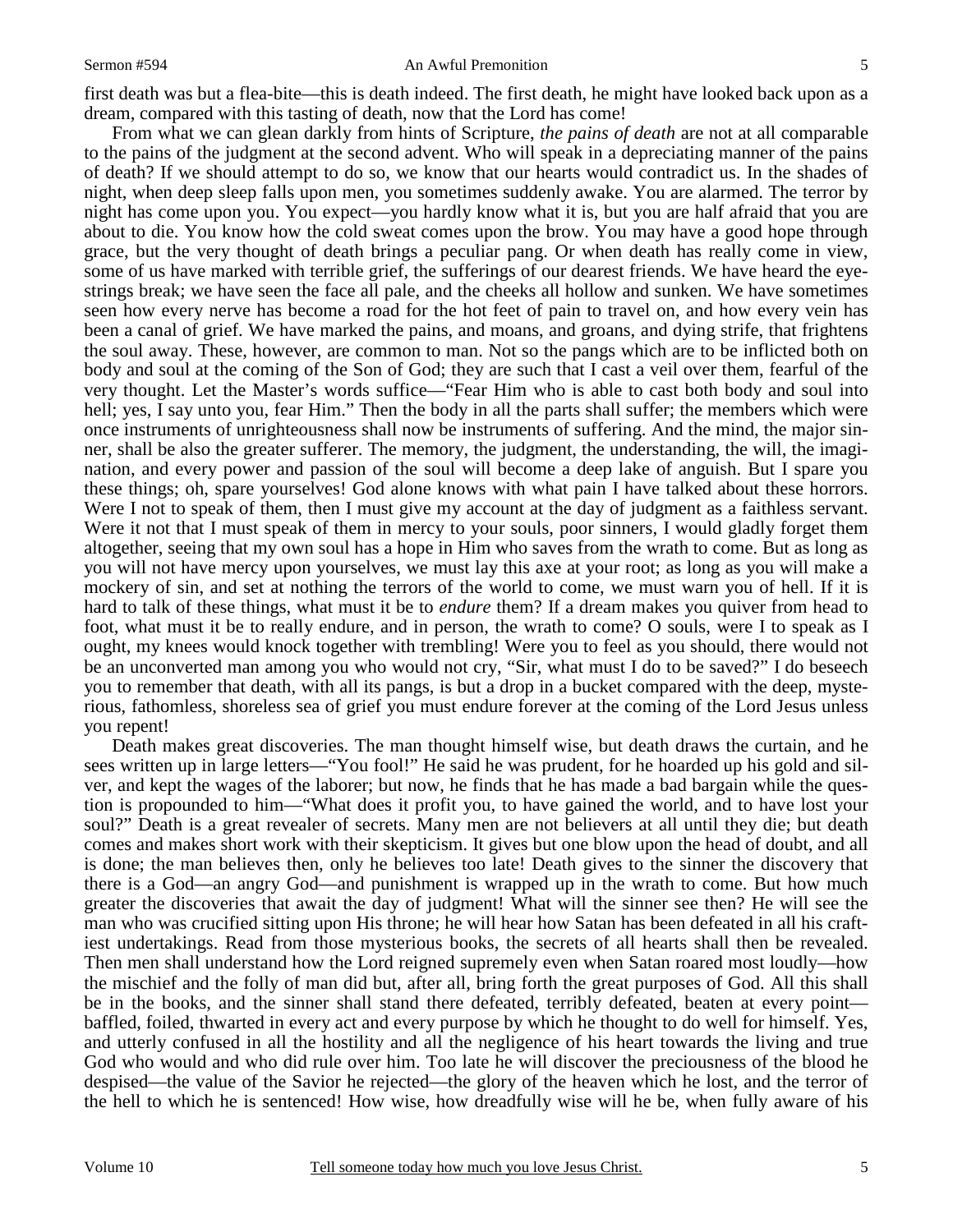terrible and eternal destruction! Thus sinners shall not taste of death in the real meaning of the term until the Lord shall come.

**II.** Still further; IN THE STATE OF SEPARATE SPIRITS THEY HAVE NOT FULLY TASTED OF DEATH, NOR WILL THEY DO SO UNTIL CHRIST COMES.

The moment that a man dies, his spirit goes before God. If without Christ that spirit then begins to feel the anger and the wrath of God. It is as when a man is taken before a magistrate. He is known to be guilty, and therefore he is remanded and put in prison till his trial shall come. Such is the state of souls apart from the body—they are spirits in prison, waiting for the time of their trial. There is not, in the sense in which the Romanist teaches it, any purgatory; yet there is a place of waiting for lost spirits which is in Scripture called, "Hell," because it is one room in that awful prison in which must dwell forever spirits that die finally impenitent and without faith in Christ. But those of our departed countrymen and fellow citizens of earth, who die without Christ, have not yet fully tasted of death, nor can they until the advent of the Lord.

Just consider why not. *Their bodies* do not suffer. The bodies of the wicked are still the prey of the worm; still the atoms are the sport of the winds, and are traversing their boundless cycles, and must do so until they are gathered up into the body again, at the trumpet of the archangel—at the voice of God.

The ungodly know that their present state is to have an end at the judgment, but after the judgment their state will have no end; it is then to go on, and on, and on, forever and forever, unchanged and unchangeable. Now there may be half a hope, an anticipation of some change, for change brings some relief; but to the finally damned, upon whom the sentence has been pronounced, there is no hope even of a change. Forever and forever shall there be the same ceaseless wheel of misery!

The ungodly, too, in their present state, have not as yet been put to the shame of a public sentence. They have, as it were, merely been cast into prison, the facts being too clear to admit of any doubt as to the sentence, and they are their own tormentors, vexing and paining themselves with the fear of what is yet to come. They have never yet heard that dreadful sentence—"Depart, you cursed, into everlasting fire, prepared for the devil and his angels."

I was struck, while studying this subject, to find how little is said about the pains of the lost while they are merely souls, and how much is said concerning them when the Lord comes. You have that one parable of the rich man and Lazarus, and there it speaks of the soul being already tormented in the flame; but if you turn to the  $13<sup>th</sup>$  chapter of Matthew, and read the parable of the tares, you will find it is at the *end* of the world that the tares are to be cast into the fire. Then comes the parable of the dragnet, it is when the dispensation comes to an end that the net is to be dragged to shore, and then the good are to be put in vessels and the bad cast away. And then the Lord says, "The Son of man shall send forth His angels, and they shall gather out of His kingdom all things that offend, and them which do iniquity; and shall cast them into a furnace of fire: there shall be wailing and gnashing of teeth." That memorable description in Matthew of those of whom He said, "I was hungry, and you gave me no meat; I was thirsty, and you gave me no drink," is described as happening when the "Son of man shall come in His glory, and all His holy angels with Him." The apostle Paul, too, tells us plainly in the Epistle to the Thessalonians, that the wicked are to be destroyed at His coming by the brightness of His power. The recompense of the ungodly, like the reward of the righteous, is anticipated now—but the full reward of the righteous is to be at His coming. They are to reign with Christ; their fullness of bliss is to be given them, when the King Himself in His glory shall sit upon His throne. So, too, the wicked have the beginning of their heritage at death, but the dread fullness of it is to be hereafter.

At the present moment, death and hell are not yet cast into the lake of fire. Death is still abroad in the world slaying men; hell is yet loose; Satan is not yet chained, but still goes about the "dry places, seeking rest, and finding none." At the Last Day, at the coming of Christ, "Death and hell shall be cast into the lake of fire." We do not understand the symbol; but if it means anything, one would think it must mean this, that at that day the scattered powers of evil, which are to be the tormentors of the wicked, but which have up to now been wandering up and down throughout the world, shall all be collected together, and then, indeed, shall it be that the wicked shall begin to "taste of death," as they have never tasted of it before!

My soul is bowed down with terror while I speak these words to you. I scarcely know how to find suitable words to express the weight of thought which is upon me. My dear hearers, instead of speculat-

6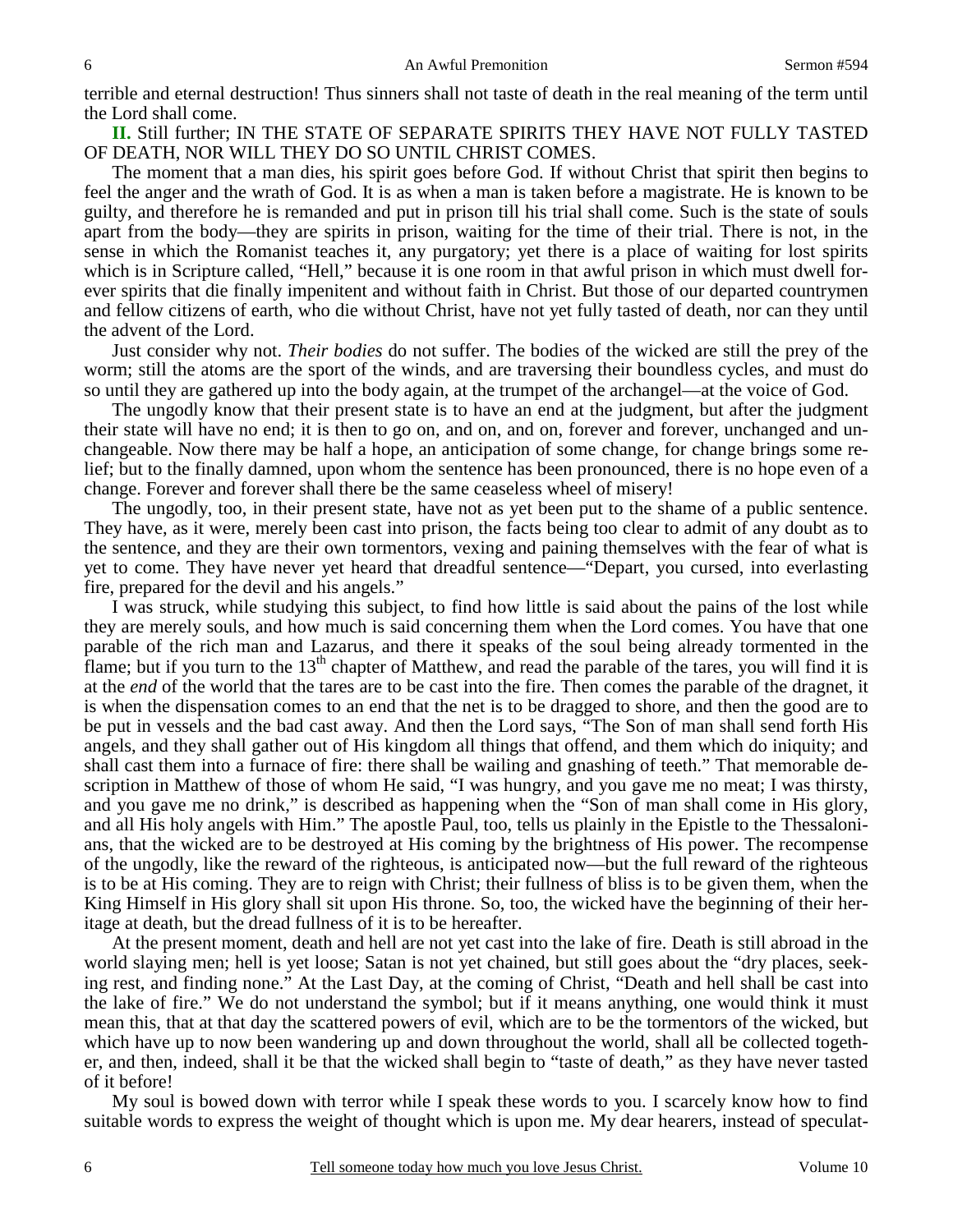#### Sermon #594 An Awful Premonition

ing upon these matters, let us try to shun the wrath to come; and what can help us to do that better than to weigh the warning words of a dear and loving Savior, when He tells us that at His coming such a gloom shall pass upon impenitent souls, that compared with it, even death itself shall be as nothing? Christians, by the faith of their risen Lord, swallow death in victory; but if you die impenitent, you swallow death in ignorance. You do not feel its bitterness now. But, oh, that bitter pill has yet to work its way, and that fierce draught has yet to be drained even to the dregs, unless you repent!

And now, does not the meditation of these terrors prompt A QUESTION? Jesus said—"Assuredly I say unto you, there are some standing here which shall not taste of death till they see the Son of man coming in His kingdom." *Are there any, standing or sitting here, who shall not taste of death till then?* 

In that little group addressed by the Savior stood Judas; he had been trusted by His Master, and he was an apostle, but after all he was a thief and a hypocrite. He, the son of perdition, will not taste of death till Christ should come in His kingdom. Is there a Judas here? I look into your faces, and many of you are members of this church, and others of you, I doubt not, are members of other Christian churches, but are you sure that you have made sound work of it? Is your religion genuine? Do you wear a mask, or are you an honest man? O sirs, try your own hearts, and since you may fail in the trial, ask the Lord to search you; for as the Lord my God lives, unless you thus search yourselves and find that you are in the right, you may come presumptuously to sit at the Lord's table. Though with a name to live, you may be among His people here, but you will have to taste of death when the Lord comes. You may deceive *us,* but you cannot deceive *Him!* The preacher reflects that he himself may be mistaken, that he himself may be self-deceived. If it is so, may the Lord, open my eyes to know the worst of my own state. Will you put up this prayer for yourselves, professors? Do not be too bold, you who say you are Christ's; never be satisfied till you are quite sure of it; and the best way to be sure is to go again just as you went at first, and lay hold on eternal life through the power of the blessed Spirit, and not by any strength of your own.

No doubt, however, there stood in that little throng around the Savior some who were careless sinners. He knew that they had been so during the whole of His teaching, and that they would be so still, and therefore, they would taste of death at His coming. Are there not some careless persons come in here tonight? I mean you who never think about religion, who generally look upon Sunday as a day of pleasure, or who loll about in your shirtsleeves nearly all the day; you who look upon the very name of religion as a bugaboo to frighten children with; who mock God's servants, and despise the very thought of earnestly seeking after the Most High. Oh, will you, will you be among the number of those who taste of death when the Son of man shall come in His kingdom? Oh, must I ring your death knell tonight? Must my warning voice be lost upon you? I beseech you to remember that you must either *turn or burn!* I beseech you to remember this—"Let the wicked forsake his ways and the unrighteous man his thoughts: and let him turn unto the Lord, and He will have mercy upon him; and to our God, for He will abundantly pardon." By the wounds of Jesus, sinner, stop and think! If God's dear Son was slain for human sin, how terrible must that sin be; and if Jesus died, how base are you if you are disobedient to the doctrine of faith! I pray you, if you think of your body, give some thought to your soul! "Why do you spend money for that which is not bread? And labor for that which satisfies not?" Hearken diligently unto Jehovah's words, and eat of that which is good, real, and substantial food. Come to Jesus, and your soul shall live!

And there are some here of another class—Bethsaida sinners, Capernaum sinners. I mean some of you who constantly occupy these pews, and stand in yonder area, and sit in yonder gallery, Sunday after Sunday. The same eyes look down on me, week after week; the same faces salute me often with a smile when Sunday comes, and I pass you journeying to this the tabernacle of your worship, and yet how many of you are still without God, and without Christ? Have I been unfaithful to you? If I have, forgive me, and pray to God both for me and for yourselves that we may mend our ways. But if I have warned you of the wrath to come, why will you choose to walk in the path which leads to it? If I have preached to you Christ Jesus, how is it that His charms move you not, and that the story of His great love does not bring you to repentance? O that the Spirit of God would come and deal with you, for I cannot! My hammer breaks not your flinty hearts, but God's arm can do it, and O may He turn you yet. Of all sinners over whom a minister ought to weep, you are the worst; for while the careless perish you perish doubly. You know your Master's will, and yet you do it not. You see heaven's gate set open, and yet you will not enter. Your vicious free will ruins you; your base and wicked love of self and sin destroys